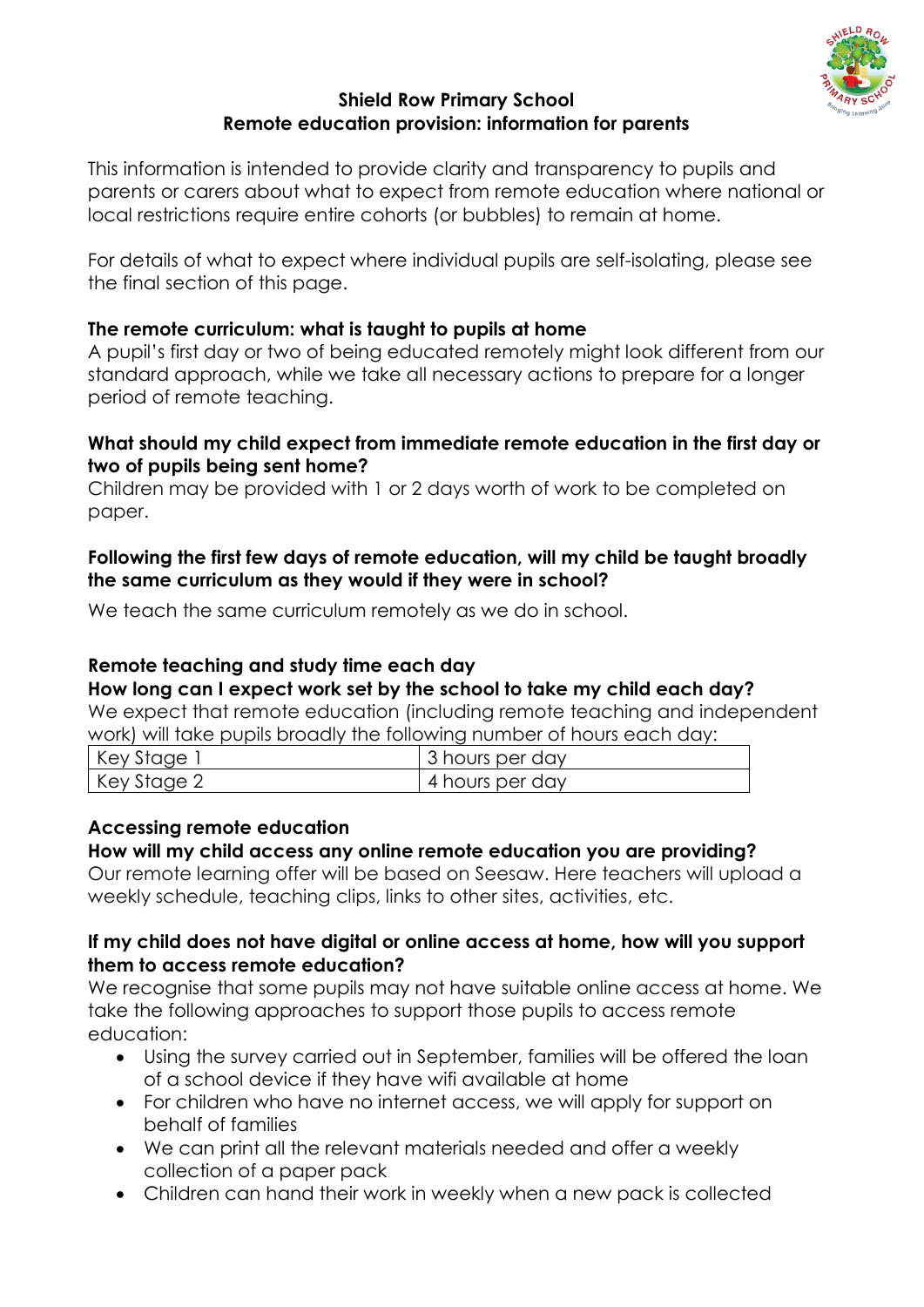## **How will my child be taught remotely?**

We use a combination of the following approaches to teach pupils remotely:

- recorded teaching (e.g. Oak National Academy lessons, video/audio recordings made by teachers, White Rose Maths)
- printed paper packs produced by teachers (e.g. workbooks, worksheets)
- online reading books (e.g. Epic Books, Bug Club)
- commercially available websites supporting the teaching of specific subjects or areas, including video clips (e.g. Mathletics, Oddizzi)

### **Engagement and feedback**

#### **What are your expectations for my child's engagement and the support that we as parents and carers should provide at home?**

- We ask that parents devise a routine for their child's day which is suitable for them and allows them to engage with school activities daily
- We ask that children engage with home learning Monday- Friday and share their work with their class teacher once an activity is complete
- As lessons are progressive, it is important that children access them in the order they are uploaded

### **How will you check whether my child is engaging with their work and how will I be informed if there are concerns?**

- Teachers keep a record of pupil engagement on Seesaw on a daily basis. These weekly trackers are then submitted to the Senior Leadership Team.
- Where there are concerns about lack of engagement, class teachers will contact families in the first instance. We will look to support families with any difficulties they are having.
- Where there are on-going concerns about engagement, the headteacher will alert parents to these concerns via Parent Mail and school will monitor for a further 3 school days
- If, after 3 school days, we have no engagement from families, a welfare visit will be carried out by the head teacher and pastoral lead.

### **How will you assess my child's work and progress?**

Feedback can take many forms and may not always mean extensive written comments for individual children. For example, whole-class feedback or quizzes marked automatically via digital platforms are also valid and effective methods, amongst many others.

Our approach to feeding back on pupil work is as follows:

- Written comments to praise, encourage and reward or to offer constructive feedback to support children's learning
- Audio comments for lengthier feedback
- Acknowledgement marking ticks for correct answers, digital stickers to praise, 'like' from teachers